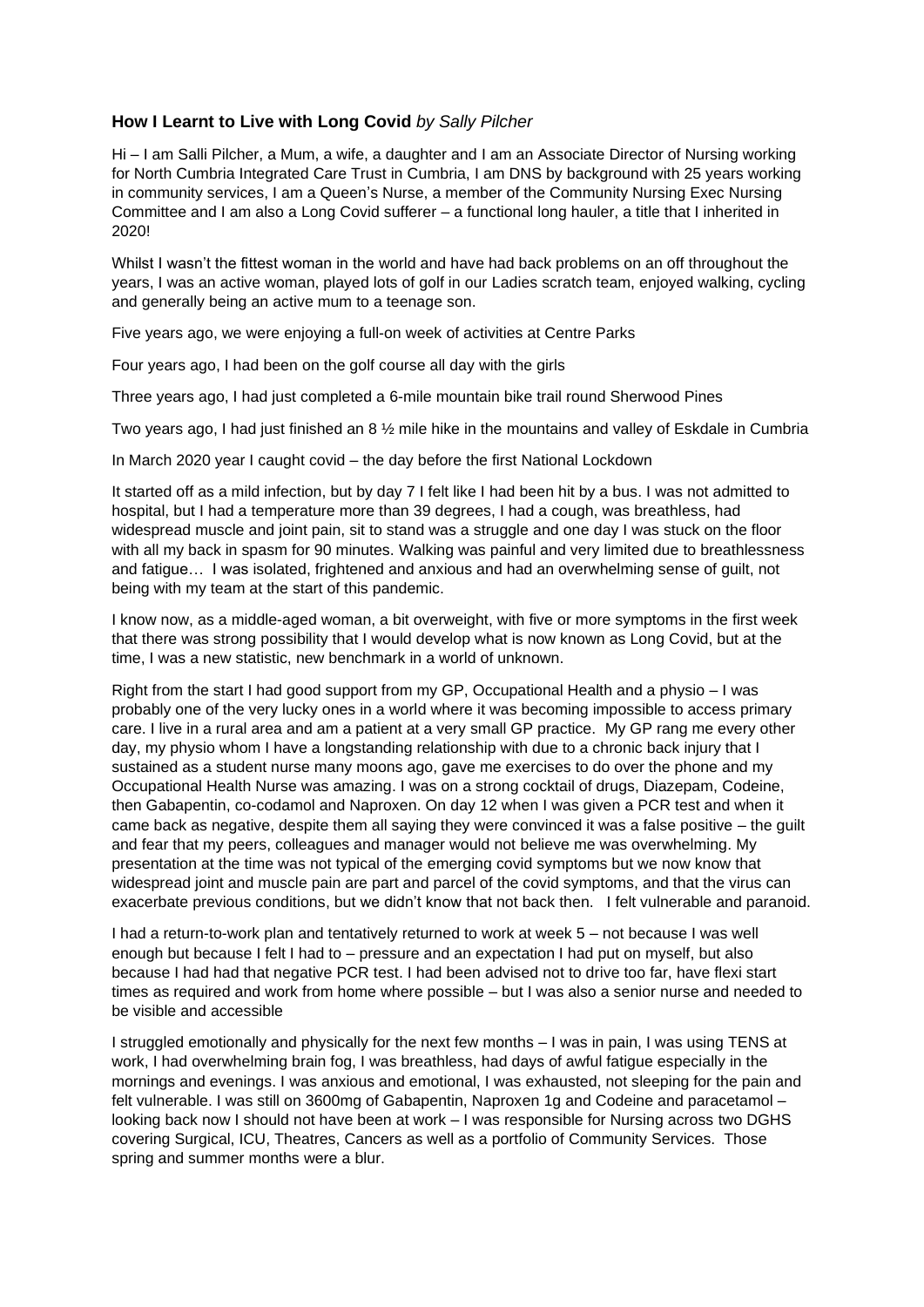Whilst I got really good support from my family, friends, immediate team and colleagues – not all of them really understood what I was going through. I wore an emotional mask and still do to some extent, only letting it down in private. I tried to be the best mum, really pushing myself every day to do normal things. I look back on pictures of those months and see someone smiling back at me – subtle things show the challenges – walking poles on a short walk, riding in a buggy on the golf course when I would join in a few holes with my son and hubby. But behind the smile was pain, exhaustion and a knowledge that not long afterwards I would be home, crumpled in a heap in pain and not able to put one foot in front of another. On work days I was in bed by 7.30 pm.

I was getting worse rather than better – more fatigued, more pain, less sleep, more anxious and paranoid and we were also going through a restructure at work, and I didn't want to be seen not to be coping. I have always been strong, capable and determined, I didn't want to fail. I was draining every ounce of resilience I had – I had yet to learn about pacing – I thought recovery would come from pushing myself, getting on with life, but it was doing just the opposite.

My back pain eased but left me with horrendous nerve pain down my right leg – weird sensations and pain – deep relentless bone pain, pulsing burning pain and also at times this feeling of water pouring from my knee to the point where on more than one occasion despite me knowing it was not feasible, I would roll up my trousers to make sure my leg was not wet. Pain was worse at night, relentless, sleep depriving. If I sat for too long or was active for too long it went into overdrive.

My GP, Occupational Health Nurse and Physio kept telling me I had post covid myalgia and fatigue – the phrase Long Covid had not been introduced at this stage. That it would get better in time, hope for Spring 2021 – that was devastating, how could I survive another 8 months of this. I read as much as I could, they sent me articles but often relating to ME, MS, other neurological post viral effects. There was one study in Canada on health workers following the last SARS outbreak that related to what I was experiencing – but it was like trying to piece together one of those Perspex jigsaws – that has no picture, trying to fit together pieces to make sense of what???

I had MIR full Spine, Hip and Knee X-ray, Ortho review – no cause for my nerve pain other than post covid myalgia. All my bloods came back negative. But on the  $20<sup>th</sup>$  of June Occupational Health called me for my antibodies test– they came back positive –at least I had an answer, I'd had Covid. The sense of relief and validation was overwhelming. One comment that someone had made around me not having covid had haunted me, now I knew I had it, I strangely felt so much better psychologically, I burst into tears with the occupational health nurse.

After reading one article around post infection autoimmune response and talking to a close physio colleague about her experience of RA which she said was very similar to my symptoms, I spoke to my GP, and asked whether she would test me for RA and consider a short sharp course of steroids – she did the blood test but asked me to find more evidence around post covid and steroids – when I challenged her, I broke down in tears and said but there isn't any evidence she inferred my anxiety was exacerbating my symptoms and when I asked for a medication review she said there was nothing more she could add and to try TENS again….

I was at breaking point, So I started to look for alternatives. I have been desperate for my sports and holistic therapist Kerry to start work again – she had been my go-to alternative person with my back issues over the years, but she was isolating with her husband who had a long-term condition – I kept messaging her and eventually she offered me an alternative – socially distancing one to one TaiJi lessons. What could I lose…?

Turning point in my recovery number one– I am sure that you are all aware that TaiJi is an ancient internal martial art, slow movement with intention with many health and wellbeing benefits, not least because my outside classroom was in her garden overlooking Wasdale, Scafell and Great Gable in the Western Lake District. When we were no longer able to mix in people's gardens, we practiced on the shores on WastWater – in a deserted Valley. She introduced me to mediation and helped everything quieten down. I had and still do have one to one session with her each week, as well as joining her group Zoom session on a Sunday morning. The benefits are difficult to explain in a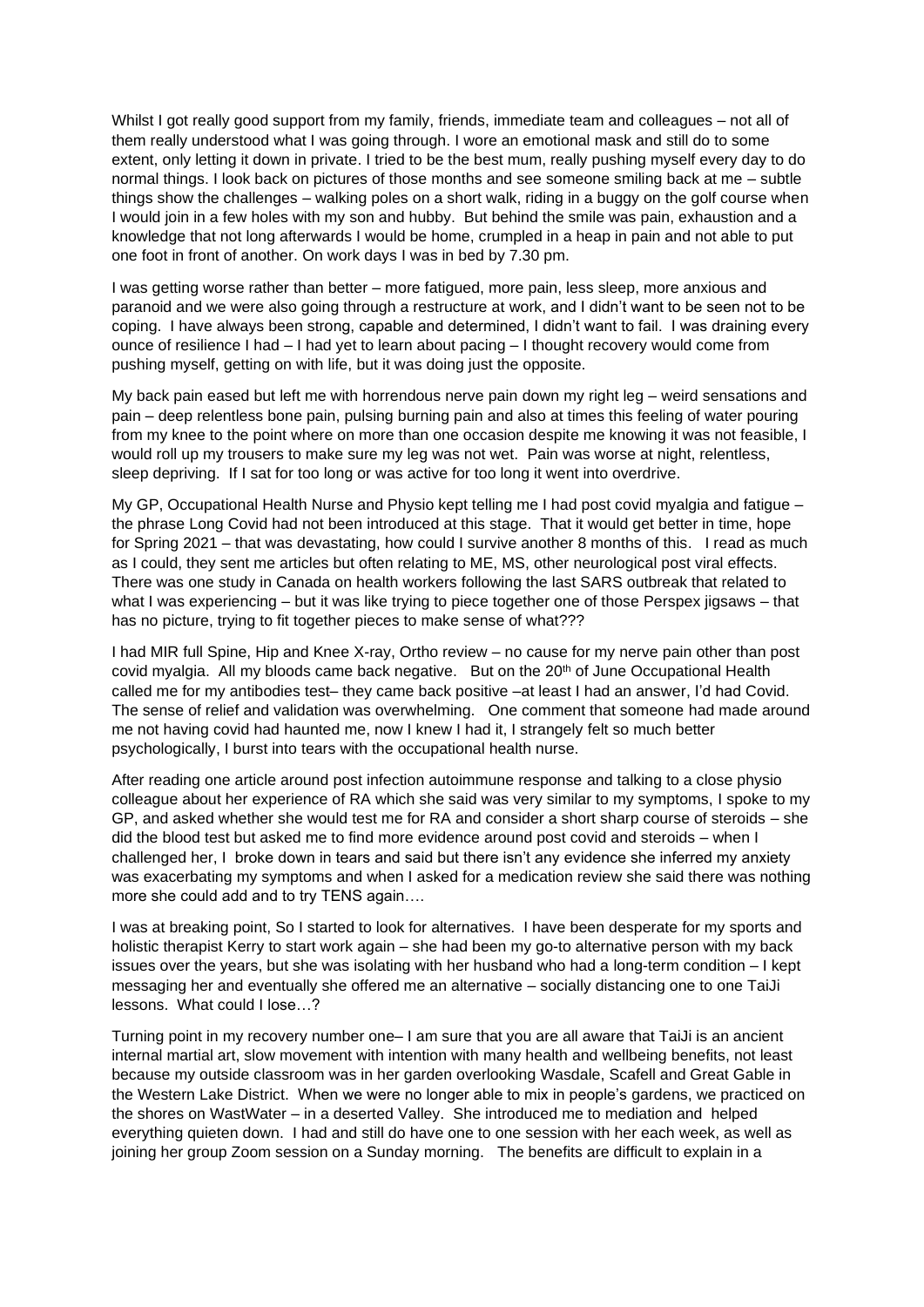sentence but its like re-programming your body, resetting the norm, calming everything down. It also helps practicing outside in one of the most beautiful valleys in the world – my natural health service.

Spending time in Wasdale – which is only 10 minutes from home, reconnected me with the outdoors and the beauty of the place I call home, but had not appreciated fully until lock down and led to another turning point in my recovery. A family staycation picnic with our inflatable kayak, which I couldn't physically sit in for long without my leg pain going into overdrive, led me to swim in the lake alongside my son and nephews. It was cold but within a few minutes I realised my body felt different, decompressed, pain free and supported – it was just an amazing feeling after 5 months of near constant pain.

I came home and after a few days and feeling the benefit after another tentative swim posted on Facebook – tongue in cheek – did any of my friends' fancy trying wild swimming. One of my colleagues and now a very close friend Zoe or @mummaZee, replied "Yes", I typed "When?" She typed back – "15 minutes at the lake, I will just switch the iron off" – so we did. Fast forward 17 months and we have swum three times a week often four times, right through winter in the deepest lake in England. Again like TaiJi I could wax lyrical about the evidence base and literature around cold water, wild swimming – improving stamina, core stability, muscle tone, mindfulness, decompression of joints, exercise with low anaerobic tolerance, nerve calming – but most importantly it works for me, the pain subsides, usually for a few hours to a couple of days and the mindfulness and feeling of wellbeing was and is overwhelmingly positive, even after some of our most brutal and cold swims – We are now swimming well over a mile three times a week and in August this year I achieved my covid goal set last year, of swimming the length of Wastwater, 3.1 miles.

At one of my Physio appointments in late August, hearing the benefits that TaiJi and Swimming were bringing, my physio Steph tentatively suggested referral to the Physical Health Psychology Persistent Pain Team - tentatively because she didn't want me to feel that my pain was all in my head! She felt that it could offer me more tools to add to my belt of things that could tone down the nerve pain and help me cope with the uncertainty of want was feeling like running an endurance race, with no finish line – what was now becoming increasingly labled as Long Covid.

The Service had just come into my new revised community portfolio, so I made contact with the CD of the service and discussed what she thought. She was really enthusiastic, said that she had a Senior Psychological Therapist, with a professional interest in the emerging Long Covid agenda, that they were offering this service to staff, and she arranged a referral via OCC health.

Breakthrough number three Lucy - our sessions started and Number one Lesson, was why things hurt. She sent me lots of reading, lots of stuff initially was too simple for me, didn't relate to Long Covid, often again related to other chronic conditions and some of it felt a bit patronising, but she recognised that it always came with those cavies. The one ted talk that I could really relate to was by Lormer Mosely – Why things hurt? How your brain remembers pain.

She listened to me, believed me, coached me, encouraged me, challenged me and we debated lots.

Lesson Number two was a revelation – Pacing! I had been pushing myself hard, trying to drive my improvement – what I needed to have done all along was to pace, pace and pace some more! I kept an activity journal, started to understand what I could do and what I couldn't. I found out that Pacing is really hard when you are competitive and driven like I am!

She shared professional webinars with me that were coming through the Long Covid route, she helped me deal with my anxiety of failing to beat this thing and helped me to lower my emotional mask. She unleashed me!!

I talked about my feelings to my family and friends, I talked openly with my hubby, son and mum, I was open and honest at work which unlocked a huge amount of support especially from my close team and I started to be more honest on social media – I opened up on Facebook and twitter about my #Longcovid – sharing the good days, the bad days and the really shit days!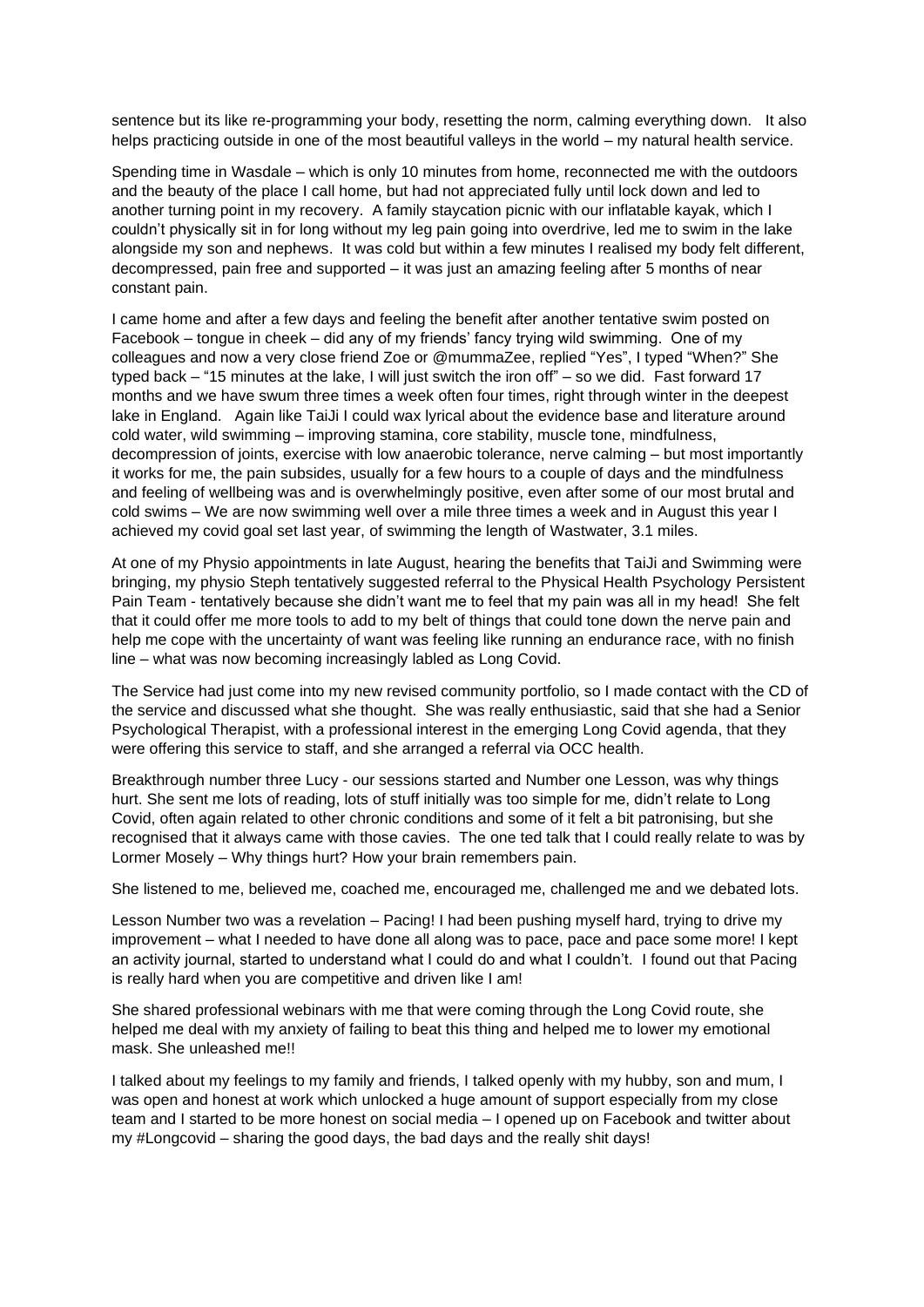Next Breakthrough Fiona - I found a new GP – someone who had come into my practice who I had worked with before, again another game changer. She believed me, but was also clued in to the emerging national guidance, she was willing to take risks.

The first consultation with her was at the end of her surgery, she was with me an hour, she took my bloods, she requested a CT scan of my chest, and Echo and because of my unresolved doubt that all the pain in my leg had been as a result of a blood clot she arranged an USS of my femoral vein. I asked if she would check my vitamin D – all came back NAD apart from my vitamin D which I was significantly deficient in – 20,000 u three times a week were prescribed.

She introduced an inhaler for me, and suggested a short sharp course of steroids, no evidence base or measurable metrics – but she thought it would be worth a go. I shared my story about my previous ask about this with her – she shrugged and said she was a GP coming up to retirement and whilst we could only evaluate it subjectively it was worth a shot! They gave me a boost – at first it was like every single symptom of covid had returned, my joints ached and so did my muscles, but by the end of the week's course the nerve pain had been turned down several notches.

Then came Barbara – early in 2021 a respiratory physio specialising in the emerging long covid clinics contacted me on twitter, she sent me articles on anaerobic thresholds, how to assess whether you are breathing correctly (I had wrongly assumed since I have been breathing for 48 years that I was doing it correctly, how wrong was I) and she gave me an hour of her time. We spent time chatting on zoom, and told me I had breathing pattern disorder, hence the air hunger I was experiencing and suggested I ask my team for a formal referral into the Long Covid clinic for lung function tests! My first appointment is next week.

I went away and wrote a plan on a page – underpinned by a more detail plan

- Breathing
- Heart Rate
- Sleep
- Exercise
- Pain
- Pacing
- **Fatigue**
- **Medication**
- Work
- Investigations
- Threat: Drive and Soothing
- **Emotions**
- Short-, medium- and long-term goals
- Acceptance.

My following consultation with my GP involved me spreading out my plans of the couch in her treatment room and taking her through it step by step – she thanked me for helping her retire on a high!

My Psychological Therapist set me some homework in February to send an email or set up a survey monkey for family and friends to ask them What I have done well in my long covid recovery, what positive progress they have noticed and what could I have done better – I left it to the last day of the three weeks I had to do this in – I wasn't sure I was ready for the response – but it was overwhelming 6 A4 pages of feedback…. Which I still use now on the days I am struggling

## **So where am I now?**

I have swum right through winter– in the dark in the snow, ice, wind and rain – its exhilarating. My swim buddy is amazing and now a very close friend – she also has fibro myalgia and gets Significant benefit from the cold. The only complaint during the summer months is that the lake is not cold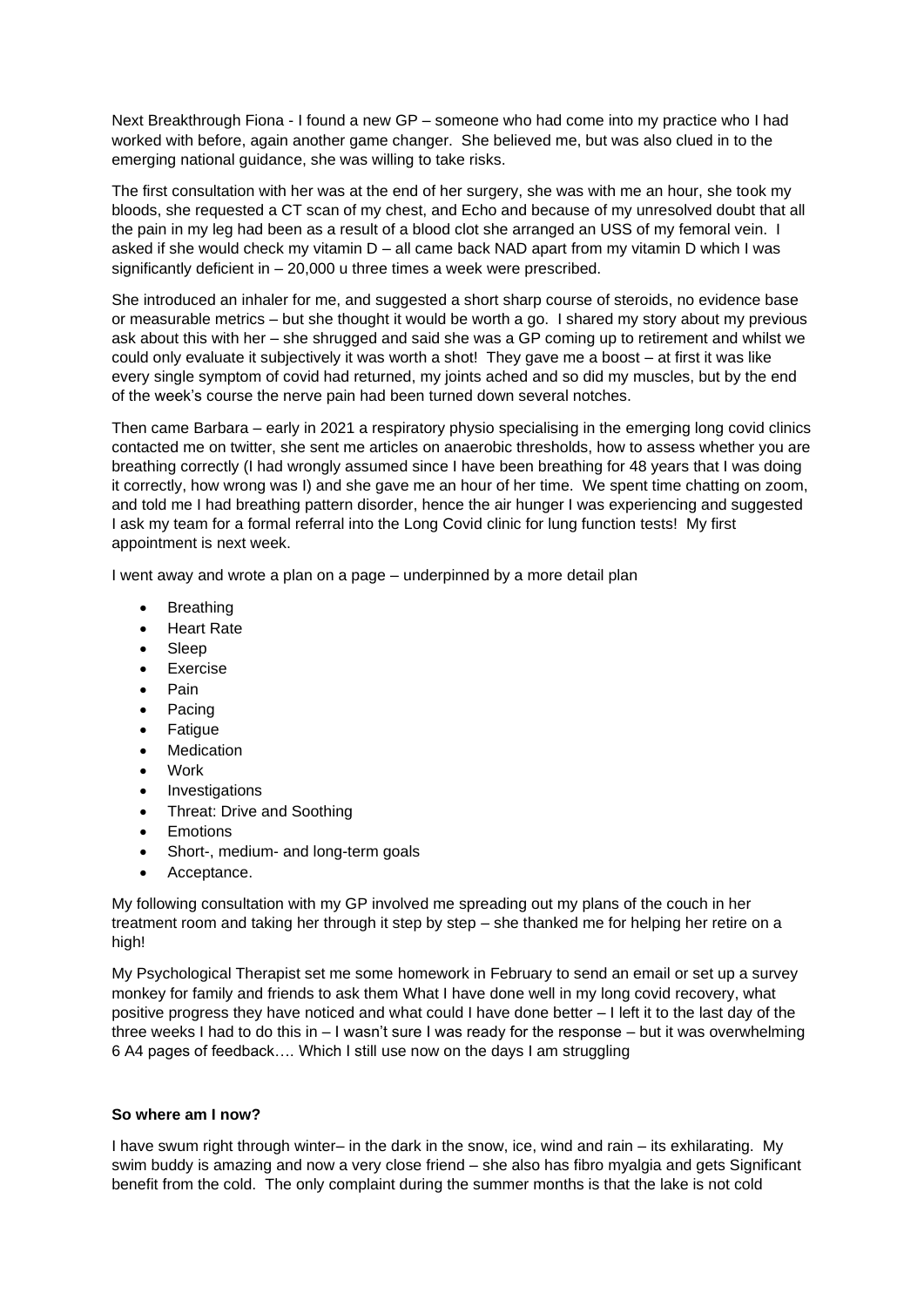enough and we have to swim for much longer to get any benefit – but now we are into our second winter, its colder again now, the pain relief is back, and I have reduced my gabapentin and only take my naproxen on bad days – usually when I am overdue a swim.

A few months ago, I knocked my right leg while swimming in devoke water on a rock – the nerve pain went into overdrive again and was disproportionate to the little scratch that was on it – I had to check that it was still attached to me and at this point I remembered this ted talk, Lormer Mosely – Why things hurt? I laughed, breathed and talked my brain into a more sensible approach to the pain it was telling me I was in!

TaiJi continues in the open-air classroom – I am getting more benefit the deeper I get into this ancient practice – each time I think I have 'got it' Kerry throws in another dimension, and I realise like Long Covid, TaiJi is going to take me a long time to master.

My sleep has improved (thanks to a meditation course) and on the whole my pain is controlled – after one failed attempt to reduce my gabapentin which resulted in cold turkey symptoms because I went at it too fast, I have managed to get that down to 300mg– so long as I don't sit for too long or don't do too much – it's a very fine line and balance that I still have to manage.

I still struggle to pace, I am competitive and want to beat this thing, but thankfully boom and bust scenarios are getting less as I learn to live with the symptoms of chronic fatigue

I have a standing desk at work and a specialist chair which has made all the difference and I walk at lunchtimes with my PA and Quality Matron when diaries allow.

I continue to post my journey on social media and have been able to help and support others suffering from Long Covid even if every person's experience is different, even if it's only listening to others or signposting them to services. I joined a great focus group run by Drs in Distress that connected Nurses with Long Covid from around the Country for reflective discussion and support - We are really lucky in North Cumbria to have such well-co-ordinated Long Covid services now – but it's not the same elsewhere and I have heard stories from other nurses who have been left to founder, not had support from occupational health and are still at home, losing hope.

Driving is still difficult – it's the fixed position for so long and the action of using the foot on the accelerator, but I am working on desensitising the nerves (top tip from neuro physio who swims with us occasionally). Biking is still off the agenda – it raises my anaerobic threshold way to high – to above 180 bpm, but paddle boarding is on it – only for short periods as the nerves in my right leg go off on one, but good for stability and hopefully will help with driving in the long run.

I am back playing golf well again, but with a buggy (like an old lady – but needs must if I am going to get back to a sport I love) and I need to build in a rest day afterwards as I am still really tired. In September we went on an overnight golf break that my mum had bought my Hubby and I for Christmas – we booked the date as late in the season as we could to give me time to recover – but two days off golf left me physically drained for the next two weeks.

I have been discharged from all of the services, I have a staying well plan and crafting and cooking are my soothing activities that bring me joy without expending cognitive or physical energy.

I know I am making progress, sometimes I need to stop and reflect at just how far I have come – but I am not there yet. It still feels less like completing that Perspex jigsaw with no picture to guide you – but still feels like a long distance marathon without a finish line and although I could sense it is getting nearer, in recent weeks I have been struggling to come to terms with the fact that I may be left with these symptoms and the nerve pain, myalgia and fatigue may be my long term condition – and that is hard at the moment and is making me emotional again!

However, I have the tools in the box and I need to use them – not let my routines or activities that bring me relief slip – because when they do the pain and the fatigue is not far behind them